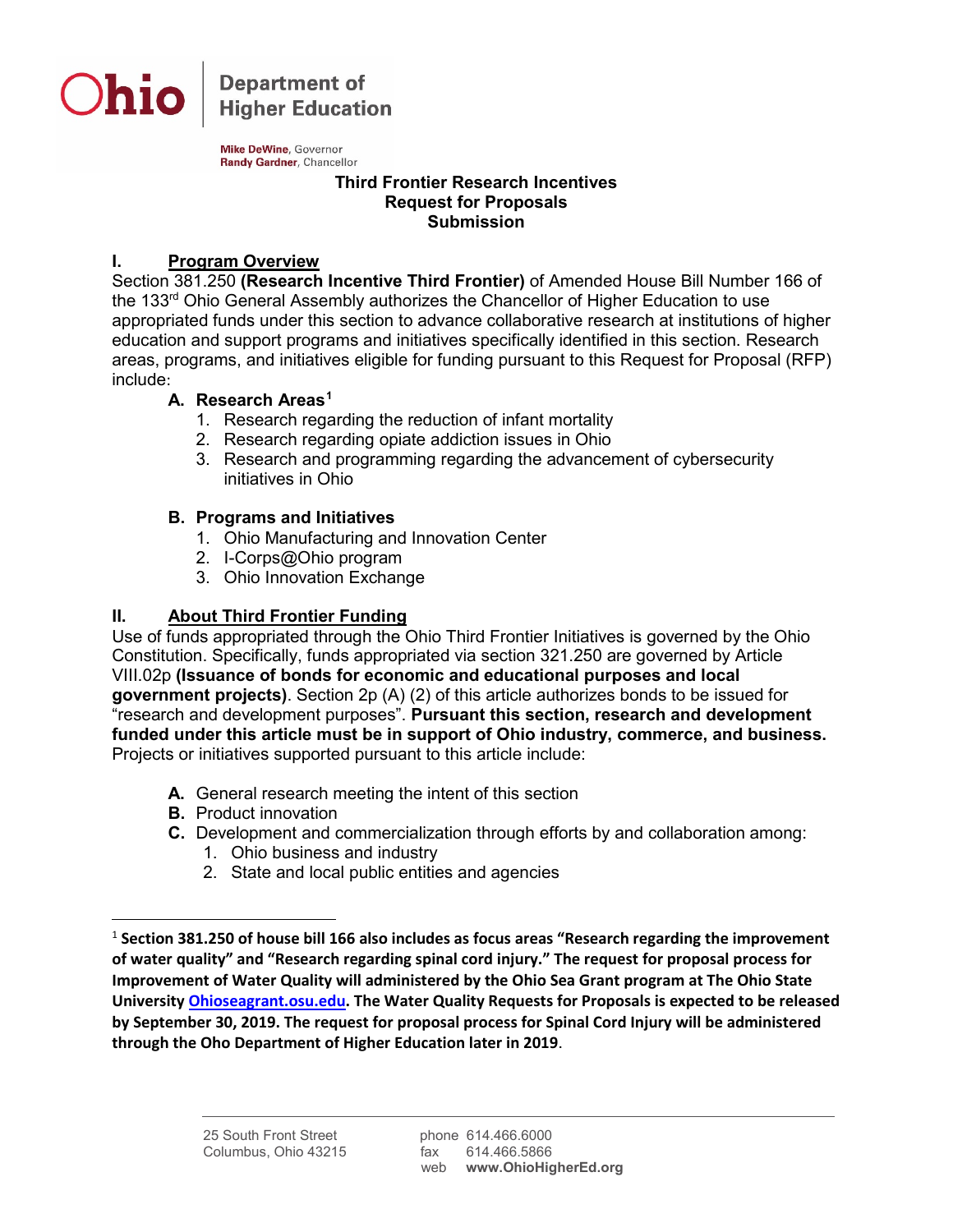3. Public and private education institutions, or research organizations and institutions

#### **Applicants will be required to demonstrate how their proposed project meets the intent of Article VIII.02p of the Ohio Constitution.**

# **III. Eligible Applicants**

- **A.** State universities as defined in section 3345.011 of the Revised Code
- **B.** A community college established under Chapter 3354 of the Revised Code
- **C.** A state community college established under Chapter 3358 of the Revised Code
- **D.** A non-profit private institution of higher education
- **E.** Non-profit organizations whose primary missions is to engage in research working in collaboration with eligible institutions of higher educations
- **F.** Economic Development organizations working in collaborations with eligible institutions of higher education
- **G.** Ohio industry and business organizations working in a public/private partnership with an eligible Ohio institution of higher education
- **H.** State agencies working in collaborations with Ohio institutions of higher education
- **I.** Administrators of the Ohio Manufacturing and Innovation Center
- **J.** Administrators of the I-Corps@Ohio program
- **K.** Administrators and collaborators in the Ohio Innovation Exchange project
- **L.** Entities and organizations engaged in advancing cybersecurity initiatives, cyber security product development and cyber education in the state of Ohio

#### **Eligible applicants are encouraged to form collaborative partnerships in order to leverage the collective capabilities of participating entities and increase the statewide impact of project awards.**

## **IV. Anticipated Awards**

The Chancellor has discretion in each fiscal year to award up to:

- **A.** \$1,000,000 for Infant Mortality Research
- **B.** \$1,000,000 for Opiate Addiction Research
- **C.** \$750,000 for Cyber Security Initiatives
- **D.** \$500,000 for the Ohio Manufacturing and Innovation Center
- **E.** \$300,000 for the I-Corps@Ohio program
- **F.** \$200,000 for the Ohio Innovation Exchange

## **V. Eligible Expenses and Project Term**

#### All award expenditures must be properly documented following Ohio Revised Code and Administrative rules.

It is anticipated that awards pursuant this RFP will be issued beginning November 18, 2019, and will continue through June 30, 2020, with an option to renew the award through June 30, 2021. This time period covers academic years 2019-2020 and 2020-2021. Successful applicants will be required to submit final expense reports on a schedule determined by the Ohio Department of Higher Education.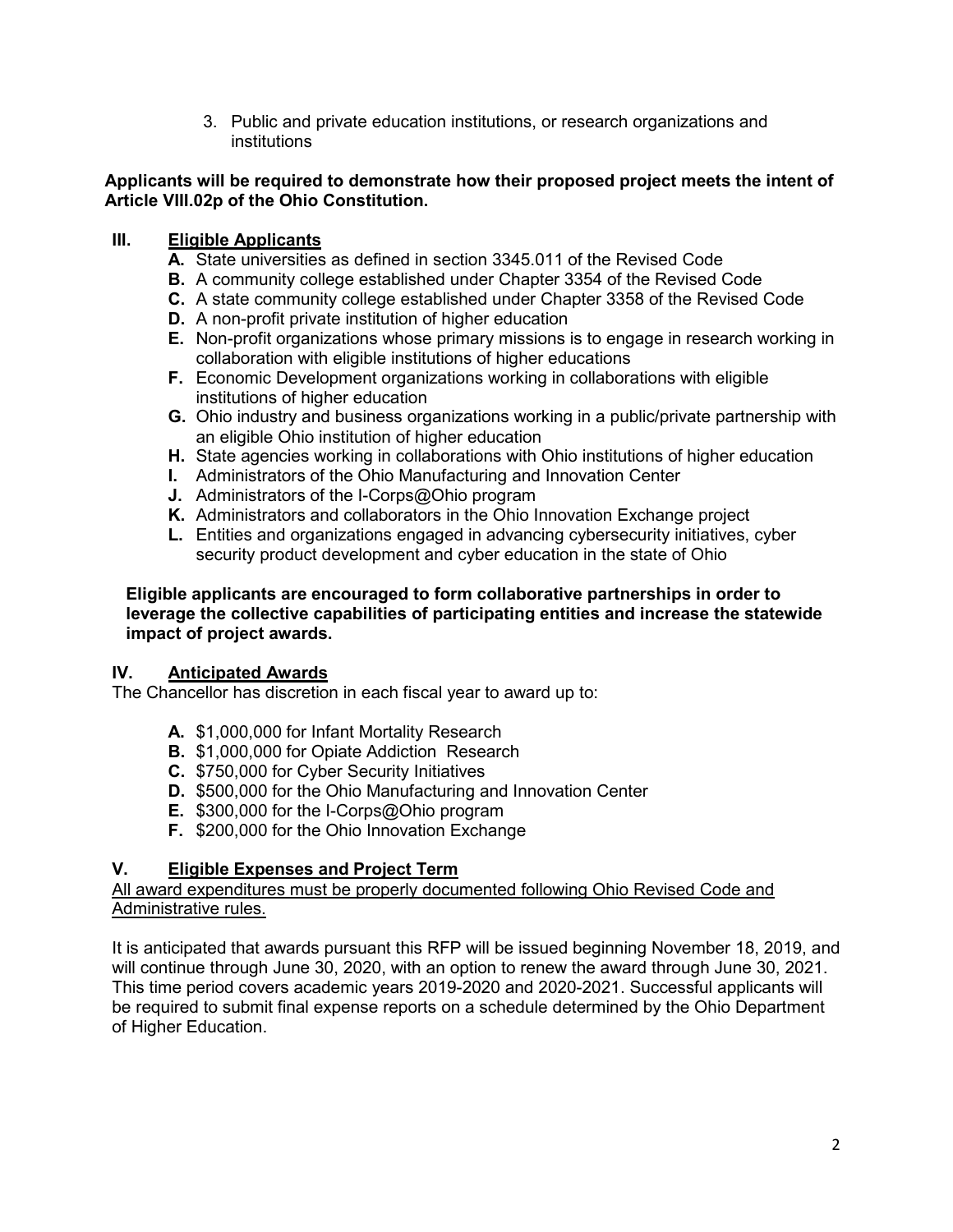# **VI. Award Recommendations**

The Chancellor, after considering the recommendations of independent reviewers shall make the final determination about which proposals, if any, shall receive an award. **Applicants should pay particular attention to enclosed instructions on where to submit proposals as the independent review process will not be the same for all focus areas.** 

## **VII. Proposal Review Process and Timeline**

Proposals can be submitted beginning September 18, 2019 and are due no later than October 18, 2019. They must be submitted in the following manner:

- **A.** For proposals related to Infant Mortality research, Opiate Addiction research, Cyber Security initiatives, Ohio Manufacturing and Innovation Center, and the Ohio Innovation Exchange, one electronic PDF file sent to [https://icorpsohio.org/apply/](https://gcc01.safelinks.protection.outlook.com/?url=https%3A%2F%2Ficorpsohio.org%2Fapply%2F&data=02%7C01%7CCsee%40highered.ohio.gov%7C46c7dee6daa245cfd0cb08d73b814f9e%7C50f8fcc494d84f0784eb36ed57c7c8a2%7C0%7C0%7C637043298878382138&sdata=yVwuW7FcpYaCwjpXMoPLlhKRObIZGZ98dGpkcnDPSt0%3D&reserved=0)
- **B.** For proposals related to the I-Corps@Ohio program, one electronic PDF file sent to [https://www.ohiohighered.org/grants-rfps.](https://www.ohiohighered.org/grants-rfps)

Applicants are responsible for timely submissions of proposals. Proposals become property of ODHE and are subject to public record laws of the state. Proposals containing all the required elements will receive careful consideration but cannot be guaranteed funding. Accepted proposals will be evaluated by an independent review team selected by the Chancellor. The Chancellor will make final decisions based upon the quality of the proposal in addressing the RFP criteria and its required elements and the recommendation of the independent review process. The schedule below may be revised by ODHE due to circumstances and any changes will be communicated to the applicants via e-mail and posted on [https://www.ohiohighered.org/grants-rfps.](https://www.ohiohighered.org/grants-rfps)

| <b>Request for Proposals Released</b> | September 18, 2019              |
|---------------------------------------|---------------------------------|
| <b>Proposals Submission Window</b>    | September 18 - October 17, 2019 |
| Proposal Review begins                | October 19, 2019                |
| Notification of Awarded Proposals     | Beginning November 18, 2019     |

\* Funds will be available to awardees after execution of a Memorandum of Understanding with ODHE.

ODHE will provide an opportunity for potential applicants to seek assistance regarding their application through technical assistance. Applicant questions are to be submitted in writing via email to [csee@highered.ohio.gov.](mailto:csee@highered.ohio.gov) Responses to questions will be posted online at <https://www.ohiohighered.org/grants-rfps> to provide the information to interested parties.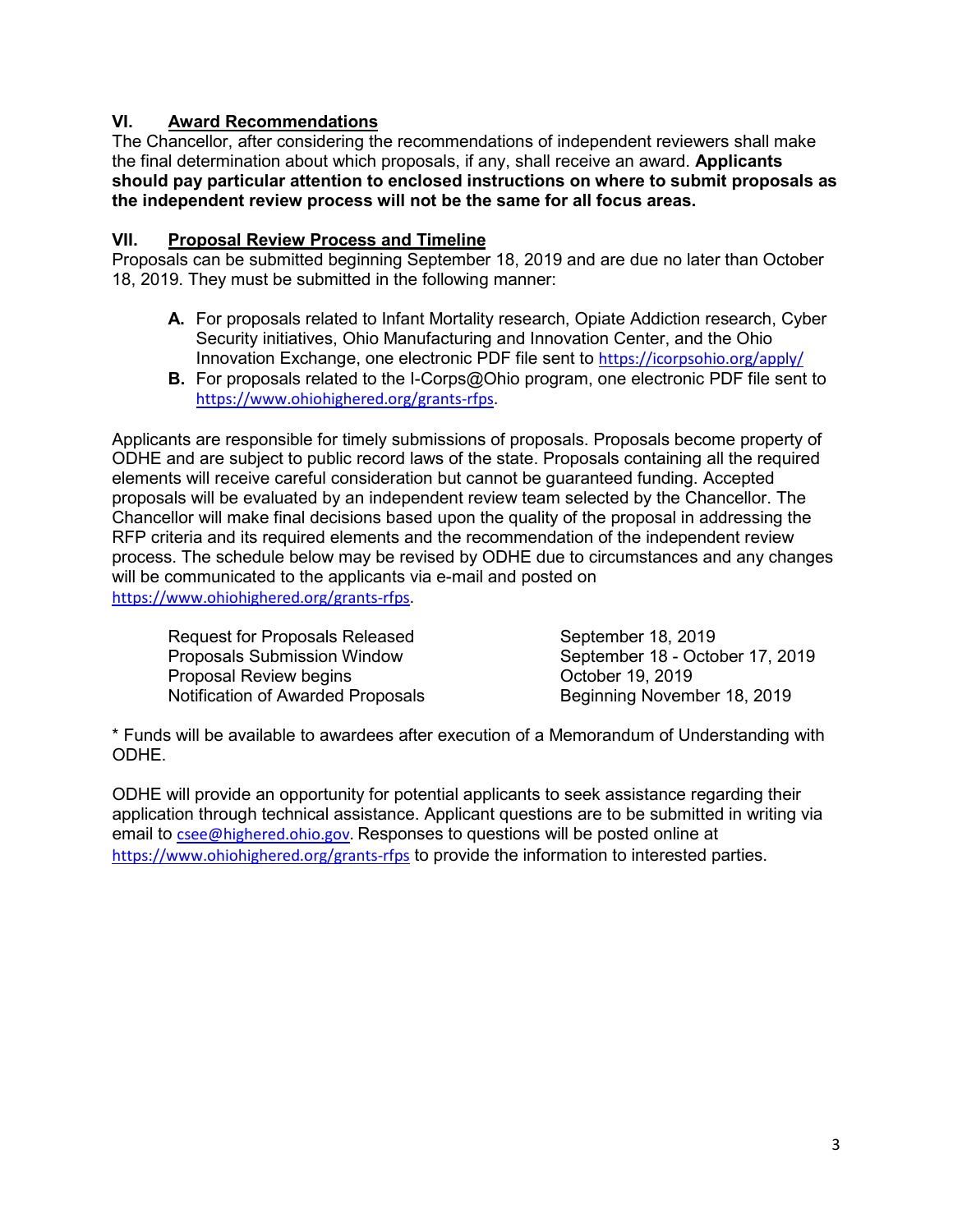# **VIII. Proposal Review Process and Timeline**

## **Proposal Requirements**

# **A. Format**

Proposals must be submitted in Arial font, 11 points or larger; there is an exception for tables and images. Please see below for page allocations and directions for each section of the proposal.

- 1. **Cover Letter (one page):** Title of project; identify the primary contact plus the fiscal agent by name, title, address, phone number, and email address.
- 2. **Executive Summary (1 page maximum):** Include: 1) brief overview of the research to be conducted or the initiative or program to be supported; 2) a synopsis of how the research will be conducted or the plan to support the initiative or program will be executed; 3) a description of the anticipated conclusions of the research or outcomes of the program or initiative; 4) a description of any potential development of new products or innovative advances based upon the research being conducted or program or initiative being advanced; 5) a description of how the research or initiative will support Ohio business, industry, or commerce.
- 3. **Project Narrative (12 pages maximum):** Should address the proposal criteria in order.
- 4. **Budget Narrative & Budget Table (2 pages maximum)**: The budget narrative will provide background related to the costs of the project and its deployment.
	- a. The budget narrative should include:
		- i. One to two paragraph descriptions of the activities and expenses included in each budget line.
		- ii. Prioritization of activities in order of most critical to project completion or success.
		- iii. Explanation of how the program's costs were calculated.
		- iv. Description of any matching funds that will be leveraged clearly labeled.
		- v. Note: indirect cost are capped at a maximum of 8%.
- 5. **Attachments:** Proof of commitment from all parties responsible for the implementation of the research or project initiative is required: this includes letters of commitment and/or agreements from collaborative partners if applicable.

## **B. General Principles for Project Focus Areas**

Applicants are not limited with respect to the subject matter they propose to address within each identified focus area, however preference will be given to proposal focusing on the following themes and general principles:

## 1. **Research Regarding Infant Mortality**

Infant mortality is the mark of the health of a state or city. Ohio does not fare well, particularly as African -American babies are almost three times more likely to not reach their first birthdays compared to Caucasians. $^2\,$  $^2\,$  $^2\,$  While many research and community efforts are underway to address the concerns, this opportunity focuses on putting tools directly in the hands of those affected that may unleash additional patient and community innovative strategies to impact such distressing health outcomes. To this end, preferred proposals will include research and other solutions that:

<span id="page-3-0"></span> <sup>2</sup> <https://odh.ohio.gov/wps/portal/gov/odh/media-center/odh-news-releases/2017-ohio-infant-mortality-report>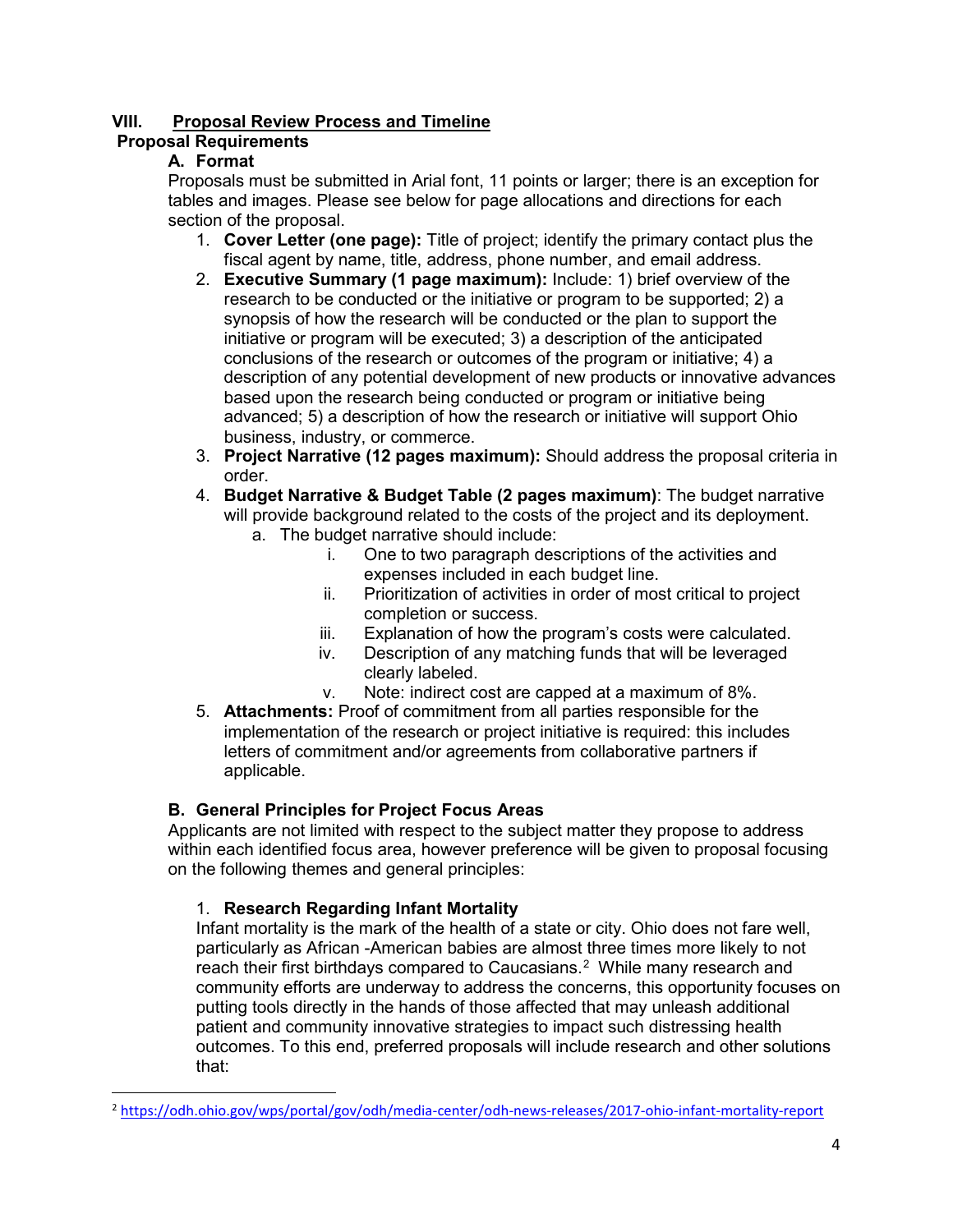- a. Develop tools that accurately identify women at risk and risk for poor infant outcomes with a focus on African-American women and other high risk populations using predictive modeling including:
	- i. Tools that could be linked to clinical decision support, guiding the ideal health care associated with best outcomes. Such tools empower women and families, creating a platform for better communication and teamwork, which improve the patient experience and reduce total costs of care.
	- ii. Tools that could be incorporated into pregnancy education apps and made available for smart phones.
	- iii. Tools that could be part of the electronic health record for use by hospitals and providers to demonstrate system or population health improvement.
- b. Identify and incorporate into their research and solutions community and business organizations that offer navigation, coordination, home visiting, and other support services for pregnant women that could utilize tools to improve health equity.
- c. Advance accurate population modeling to incorporate social determinants of health and other factors unique to Ohio.
- d. Develop local mapping tools that could be used by community business organizations to improve health equity.

## 2. **Research Regarding Opiate Addition Issues**

Over 90% of individuals who have opioid use disorder do not think they have a problem that requires treatment. Developing tools for both individuals, families, and treatment providers to identify risk of fatal and non-fatal overdose as well as best opportunities to initiate evidence-based care may raise awareness. To this end, this proposal will focus on research and other solutions that:

- a. Develop tools that accurately identify persons at risk of opiate abuse issues using predictive modeling.
- b. Develop employer and employee-facing apps to monitor effective treatment progress and risk for relapse which could address both treatment and workforce retention issues.
- c. Advance population modeling to incorporate social determinants of health and other factors unique to Ohio.
- d. Develop local mapping tools that could be used by community and business organizations to improve health equity.
- e. Develop local mapping tools that could be used by state, regional and local policymakers to develop targeted interventions in areas of highest need.

## 3. **Research and Programing regarding Cybersecurity Initiatives**

As society has become more reliant on technology, the need for both business, and consumer to have confidence in the security of the systems that house its data and personal information is ever increasing. For business, and government cybersecurity breaches result in economic loss and loss of reputation. For consumers, cyber security breaches can result in the theft of their identity. To meet the persistent challenge that cybersecurity presents, the state will need to engage in multiple strategies across multiple sectors. To this end, this opportunity will focus on programming and initiatives that:

a. Advance cybersecurity education and programming to K-12 students and teachers.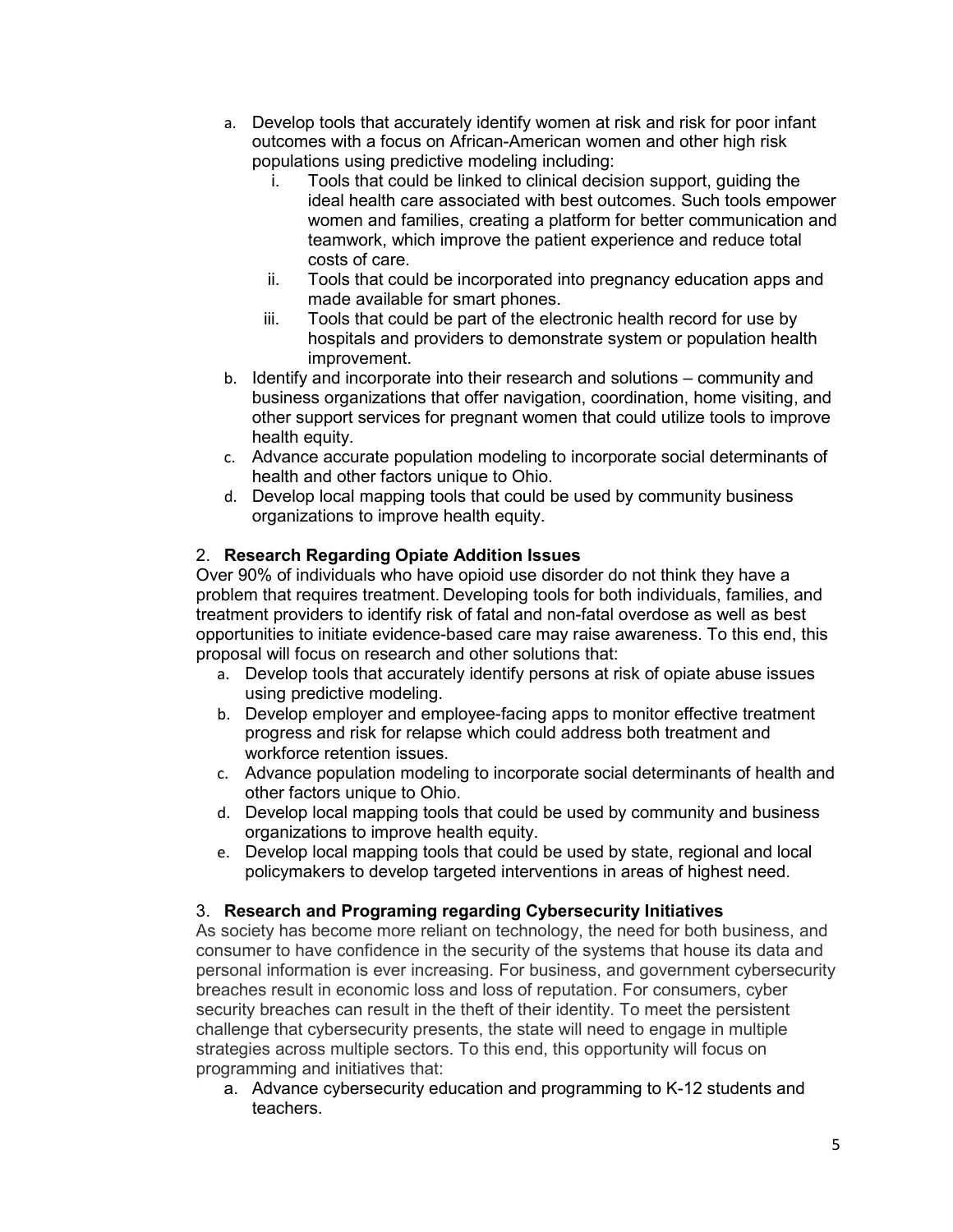- b. Develop virtual and physical environments where Ohio citizens, students and cyber professionals have access to cybersecurity curriculum, programming and advanced training opportunities.
- c. Advance strategies that systemically foster cybersecurity awareness and training initiatives statewide.
- d. Develop Cybersecurity Centers of Excellence.
- e. Work in collaboration with governmental agencies and other organizations to develop processes to rapidly address cybersecurity breaches at Ohio businesses and governmental entities.
- f. Develop products and other tools that advance how cybersecurity threats can be efficiently detected and remediated.

## 4. **Ohio Manufacturing Innovation Center**

Ohio's manufacturing industry remains an important component of the state's economy. As June of 2018, the industry accounted for approximately 700,000 Ohio jobs and an annual payroll of \$40 billion. Ensuring the continued health of the industry is vital to ensuring the future economic prosperity of the state. Innovation within the industry will be key to ensuring that Ohio manufacturing remains relevant well into the future. This opportunity focuses on programming and initiatives in support the Ohio Manufacturing Innovation Center which:

- a. Create comprehensive commercialization support to assist Ohio companies in their innovation efforts in order to accelerate and matriculate new products to market to meet their development and manufacturing needs.
- b. Create Experiential Learning opportunities for future entrepreneurs and related activities.
- c. Develop environments which support prototyping of new technologies
- d. Assist companies in deferring the cost of new product and technology development.

## 5. **I-Corps@Ohio Program**

The I-Corps@Ohio is a statewide program that was developed to assist faculty, staff and students from Ohio universities, colleges and community colleges in validating the market potential of technologies and launching start-up companies. I-Corps@Ohio is modeled after the National Science Foundation's (NSF) successful I-Corps (Innovation Corps) program, which has been proven to increase innovation, entrepreneurship, and industry collaboration. The I-Corps@Ohio program incorporates lean launch, customer discovery and business model innovation methodologies to assess technologies and enhance the business acumen and networks of research faculty and students across the state. The long-term objective is to drive sustainable technology-based, entrepreneurial economic development in Ohio. The primary goal of the I-Corps@Ohio program is to advance the translation of fundamental research to innovative products and services that drive scalable business models that serve as the basis for startup companies. This opportunity focuses on programming and initiatives in support of I-Corps@Ohio which:

- a. Establish programing that enables faculty, staff, and students from Ohio's institutions of high education to determine the market viability of technology concepts.
- b. Establish programming that educates Ohio faculty, staff and postsecondary students on best practices for advancing research to product and technology development and commercialization.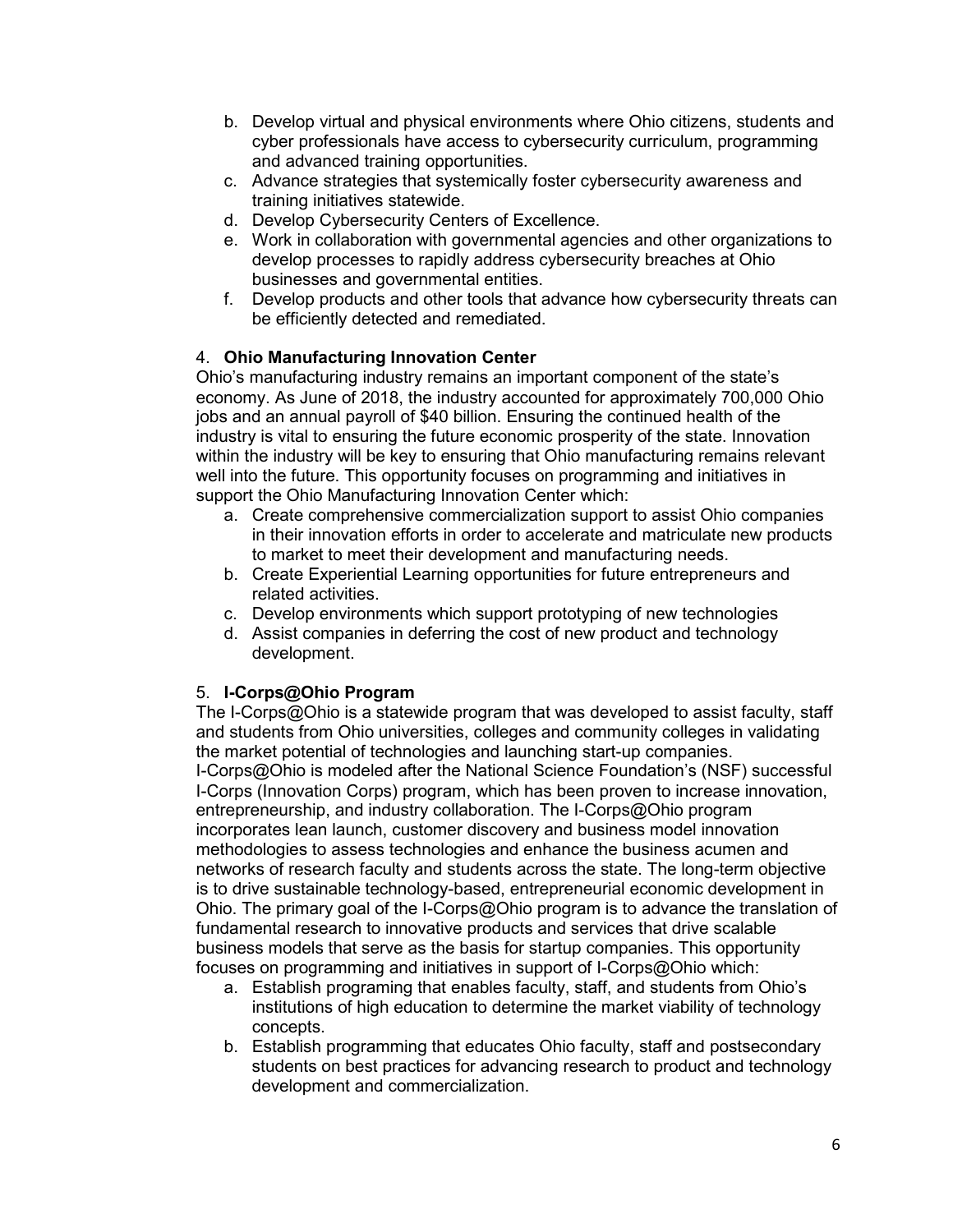c. Establish programing that assists present and aspiring entrepreneurs from Ohio institutions of higher education in connecting to Ohio resources that support the advancement of new product development and new technologies.

#### 6. **Ohio Innovation Exchange**

The Ohio Innovation Exchange (OIEx) connects industry and business with professors, students, equipment and facilities available at Ohio research universities. OIEx provides access to more than 13,000 faculty and 600 resources from campuses and laboratories around the state, with a mission to facilitate collaboration between Ohio's leading academics & business minds. This opportunity focuses on programming and initiatives in in support of OIEx which provide:

- a. Programming and products that will improve the functionality of the Ohio Innovation exchange.
- b. Initiatives that will improve awareness and use of the Ohio Innovation Exchange by Ohio industry and higher education institutions.

**All proposals where applicable should build upon existing work in Ohio that has advanced understanding in these fields and should take into account Ohio's unique challenges and characteristics.**

#### **C. Project narratives are required to address the following criteria:**

- 1. **Project Rationale and Area Focus**
	- a. Describe the research area of focus, initiative or project to be undertaken.
	- b. Provide relevant baseline data or other information used to identify the proposed area of research or program initiative.
	- c. Describe prior research or work performed in the area of focus, conclusions reached, and why additional research or work is being proposed.
	- d. Describe how the research or execution of the program or initiative will be conducted, and how the chosen method will lead to actionable results.
	- e. Describe preliminary assumptions regarding research outcomes or program or initiatives goals (What are you trying to accomplish).
	- f. Attach any exhibits, maps, data tables, or other relevant information.
	- g. Applicants should identify if the proposed project is part of an existing effort or if the proposal is a new project. If the proposals is part of an existing effort, the applicant should describe:
		- i. Previous funding for the existing project.
		- ii. Available funding at the time of the proposal.
		- iii. How funds, if awarded through this process, will advance the current work.
		- iv. How activities described in this proposal are new and distinguishable from activities previously funded.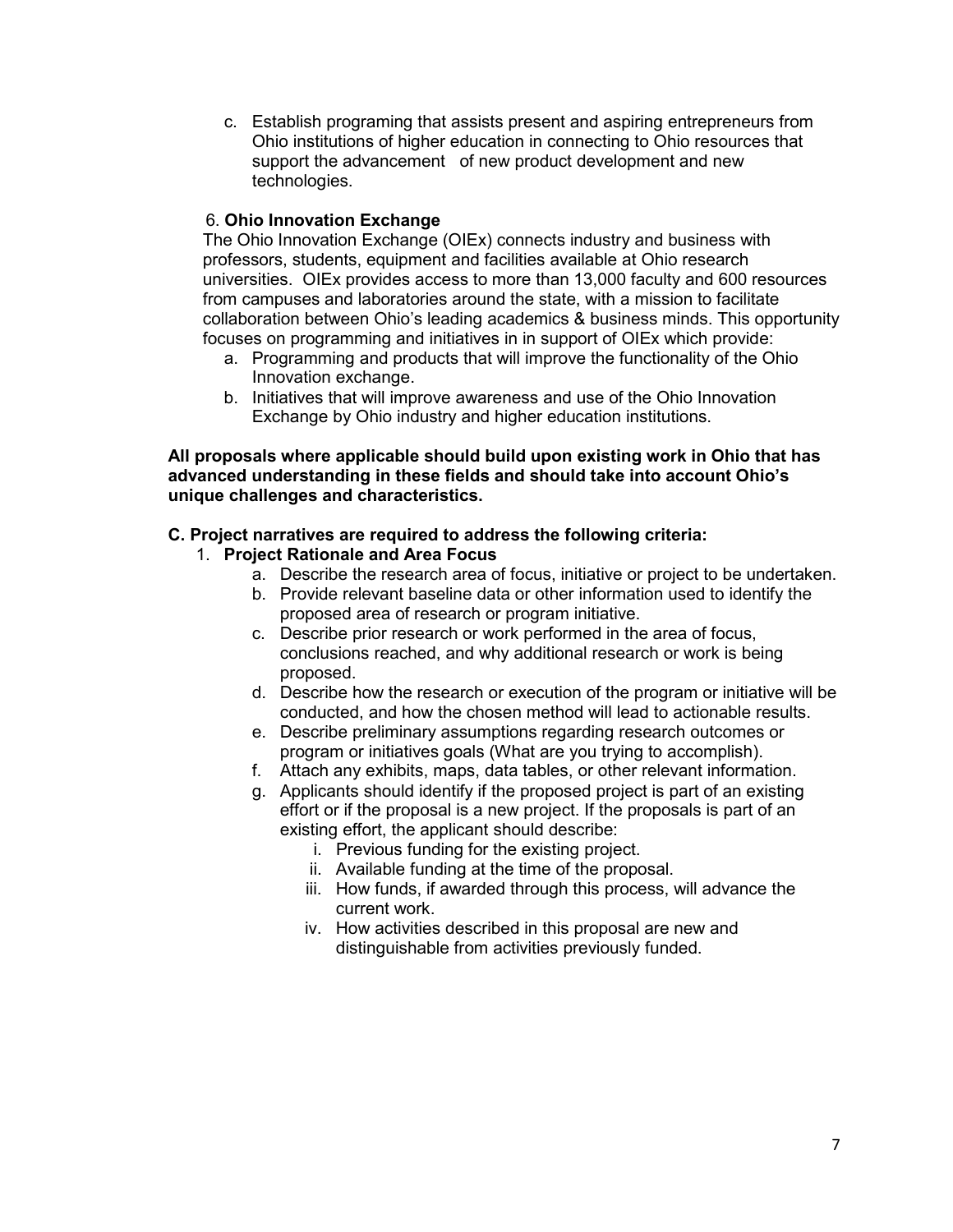- 2. **Partnerships and Collaborations -** List and describe any collaborations that will be part of the proposed research, program or initiative. Describe the specific roles and responsibilities of each project collaborator. Collaborations must be documented in a letter of commitment from each anticipated collaborator.
- 3. **Support of Ohio Industry -** Describe how the research, program or initiative will support Ohio industry, business or commerce, specifically describe where applicable $^3$  $^3$ :
	- a. The specific industry potentially impacted by the research, program or initiative.
	- b. The size of the potential market impact of the research, program or initiative.
	- c. The specific industry problem being addressed.
	- d. The specific customer segment targeted by the research, program or initiative
	- e. Any products or technologies being developed.
	- f. The potential economic impact of the research, program or initiative.
- 4. **Sustainability -** Describe how the research or initiative will be sustained beyond the funding period and what potential the research, program or initiative has for long-term and lasting impact. **Note: Applicants should provide evidence of a commitment to project sustainability after the funding period.**
- 5. **Project Plan** *-* This section should provide a clear description and timeline for activities to be undertaken.
	- a. Outline the roles and responsibilities of key staff members and provide brief biographies.
	- b. Provide a GANNT chart for the entire project with proposed activities, dependencies, and estimated completion milestone for each activity.
- 6. **Project Evaluation -** Explain how project success will be measured. The evaluation plan should include both formative and summative measurements where applicable. Project evaluation must include a system to measure, the success of the research, program or initiative and the impact on Ohio business, industry or commerce. Specifically:
	- a. Describe the evaluation design.
	- b. Describe the ongoing evaluation process, including collecting data, analyzing data, responding to data.
	- c. Provide a timeline for the evaluation process, including formative and summative evaluations complementing the project GANTT chart.

## **IX. Reporting Requirements**

The Ohio Department of Higher Education will monitor each project for which an award is granted to ensure that there is fiscal accountability and operating progress, and that the desired outcomes are achieved. Regular reports will be required from all awardees through a standard reporting template or system.

<span id="page-7-0"></span><sup>&</sup>lt;sup>3</sup> Applicants pursuing funding for research regarding Reduction in Infant Mortality and Issues Regarding Opiate Addiction, may consider how any proposed research, program or initiative impacts Ohio's Healthcare Industry irrespective of potential economic impact.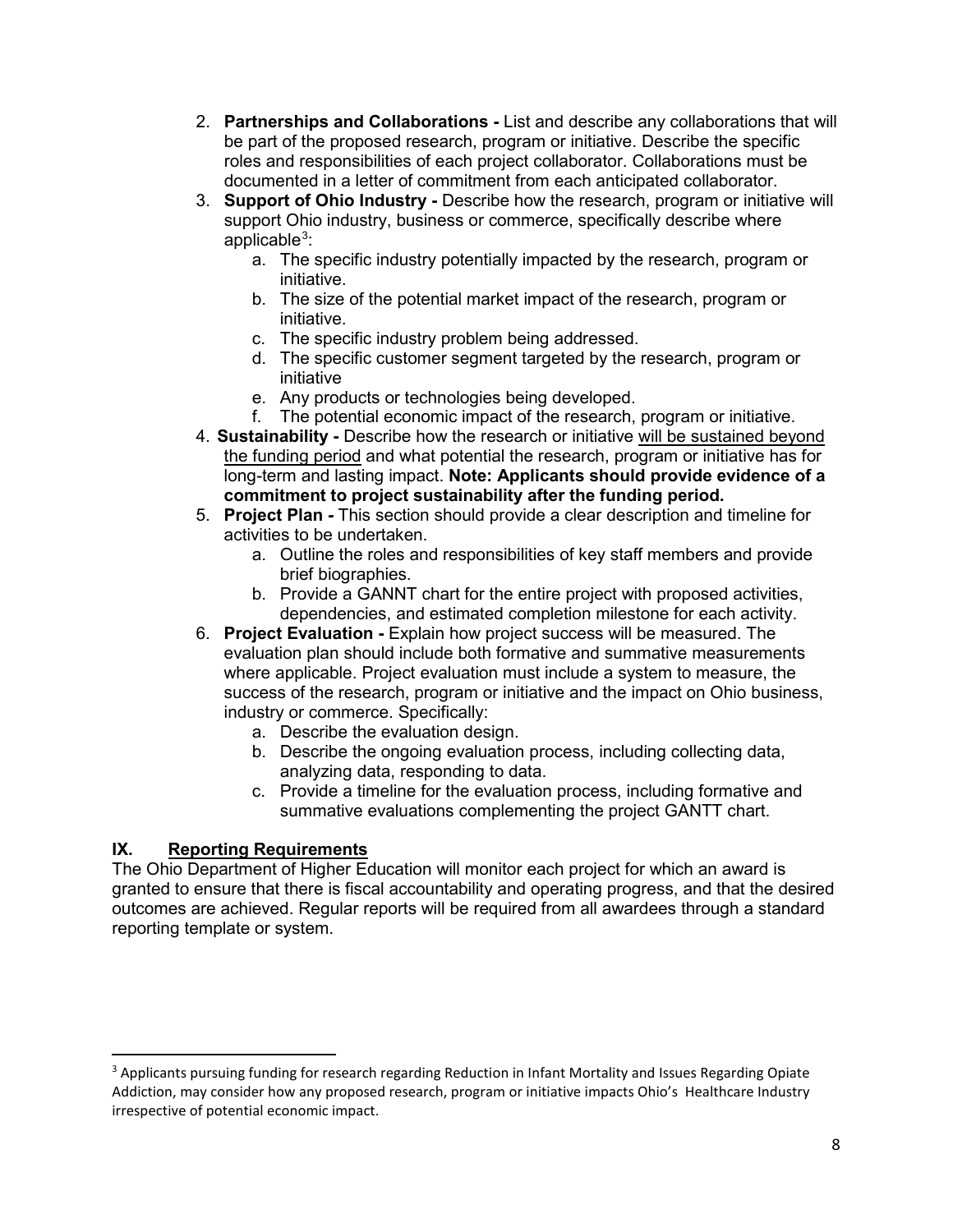# **X. Legal Notices**

The applicant understands that if its application is accepted by the State, the applicant shall enter into an agreement with the State governing the use of the awarded funds. The applicant agrees to comply with all applicable federal, state, and local laws and regulations in the conduct of the work hereunder.

The State reserves the right to fund any application in full or in part, to request additional information to assist in the review process, to require new applications from interested parties, to reject any or all applications responding to this announcement, or to reissue the announcement if it is determined that it is in the best interest of the State of Ohio. Issuing this announcement does not bind the State to making any awards. The State reserves the right to adjust the dates for this announcement for whatever reasons are deemed appropriate. The State reserves the right to waive any non-substantive infractions made by an applicant, provided that the applicant cures such infraction upon request.

All costs incurred in preparation of an application shall be borne by the applicant. Application preparation costs are not recoverable under an award. The State of Ohio shall not contribute in any way to recovering the costs of application preparation.

The funding decisions are final. Applicants will be notified of the outcome of their application(s) at the conclusion of the review process.

The applicant understands that the information provided herein is intended solely to assist the applicant in submittal preparation. To the best of the State's knowledge, the information provided is accurate. However, the State does not warrant such accuracy, and any errors or omissions subsequently determined will not be construed as a basis for invalidating this solicitation. Interested parties bear the sole responsibility of obtaining the necessary information to submit a qualifying application. The State retains the right to modify or withdraw this solicitation at any time. By submitting an application, applicants expressly agree to these terms.

## **XI. Trade Secrets**

All lead applicants are strongly discouraged from including in a proposal any information that the lead applicant considers to be a "trade secret," as that term is defined in Section 1333.61(D) of the Ohio Revised Code. All information submitted in response to this RFP is public information unless a statutory exception exists that exempts it from public release under the Ohio Public Records Act in Section 149.43 of the Ohio Revised Code.

If any information in the proposal is to be treated as a trade secret, the proposal must:

- **A.** Identify each and every occurrence of the information within the proposal with an asterisk before and after each line containing trade secret information, and underline the trade secret information itself;
- **B.** Identify that the proposal contains trade secret information in the cover letter; and
- **C.** Include a summary page immediately after the cover letter that lists each page in the proposal that includes trade secret information and the number of occurrences of trade secret information on that page.
- **D.** To determine what qualifies as trade secret information, refer to the definition of "trade secret" in the Ohio Revised Code at 1333.61(D), which is reproduced below for reference:
	- 1. "Trade Secret" means information, including the whole or any portion or phase of any scientific or technical information, design, process, procedure, formula,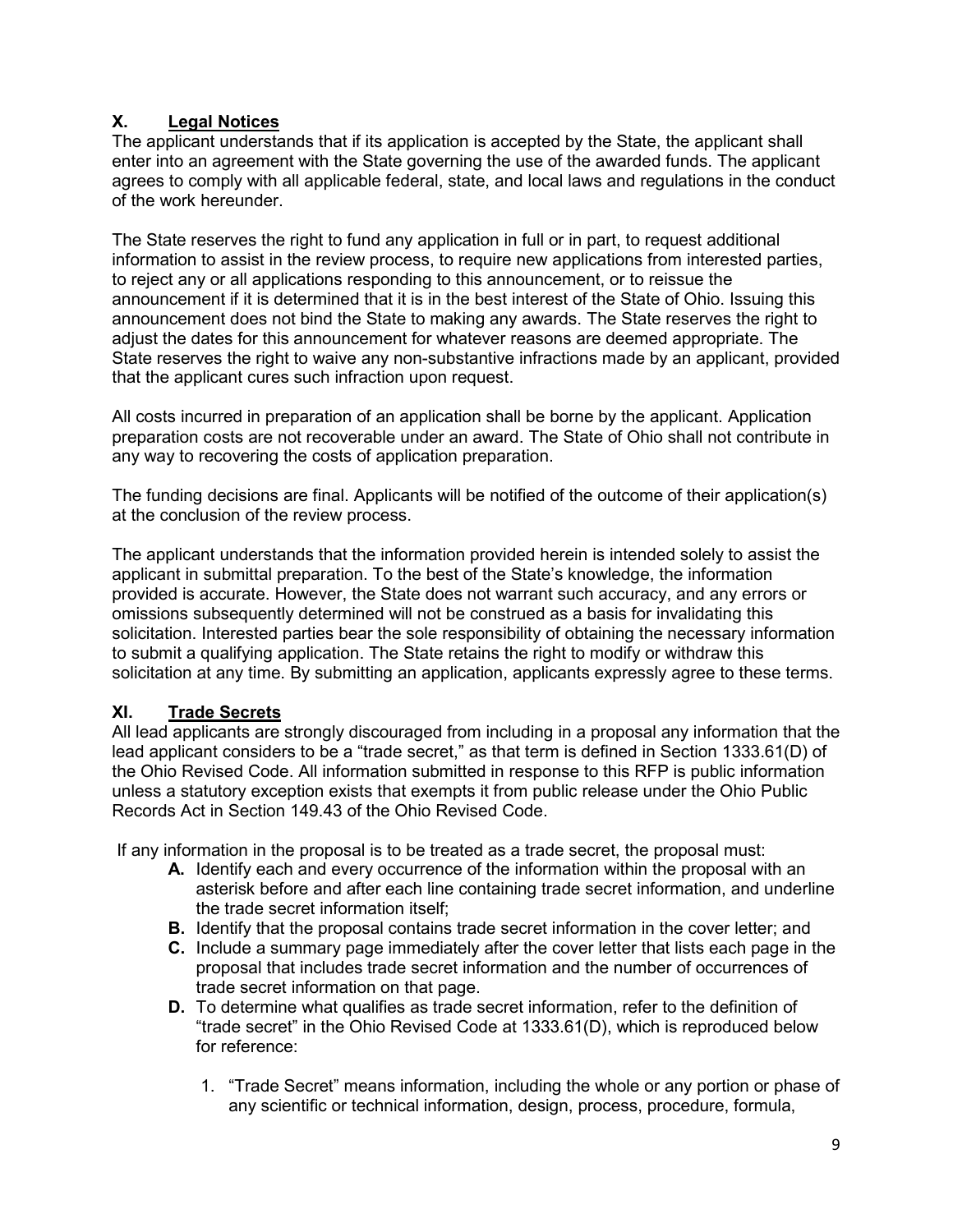pattern, compilation, program, device, method, technique or improvement, or any business information or plans, financial information, or listing of names, addresses, or telephone numbers that satisfies both of the following:

- a. It derives independent economic value, actual or potential, from not being generally known to, and not being readily ascertainable by proper means by, other persons who can obtain economic value from its disclosure or use.
- b. (2) It is the subject of efforts that are reasonable under the circumstances to maintain its secrecy.
	- i. The Ohio Department of Higher Education requires nondisclosure agreements from all non-ODHE persons who may have access to proposals containing trade secret information, including evaluators.
	- ii. If the applicant claims that a record is not subject to disclosure under the Ohio Public Records law based on trade secret, it will bear costs of defending this claim.

#### **XII. Exhibits A. Proposal Cover Letter –Template Example**

| Name of Lead Institution (only one)                                                                                                         |                                                                      |
|---------------------------------------------------------------------------------------------------------------------------------------------|----------------------------------------------------------------------|
| <b>Project Start Date</b>                                                                                                                   |                                                                      |
| Lead Applicant -                                                                                                                            | Name and Address of Postsecondary<br>Institution                     |
| <b>Chief Contact</b><br>Individual must be authorized to sign agency grant<br>contract and legally responsible as agency<br>representative. | Name/Title of legal representative<br>Address, Telephone, and E-Mail |
| Project Director(s)- Key Personnel(s)                                                                                                       | Name/Title, Address, Telephone, and<br>E-Mail                        |
| Amount of state money requested                                                                                                             | \$                                                                   |
| Leveraged funds                                                                                                                             | \$                                                                   |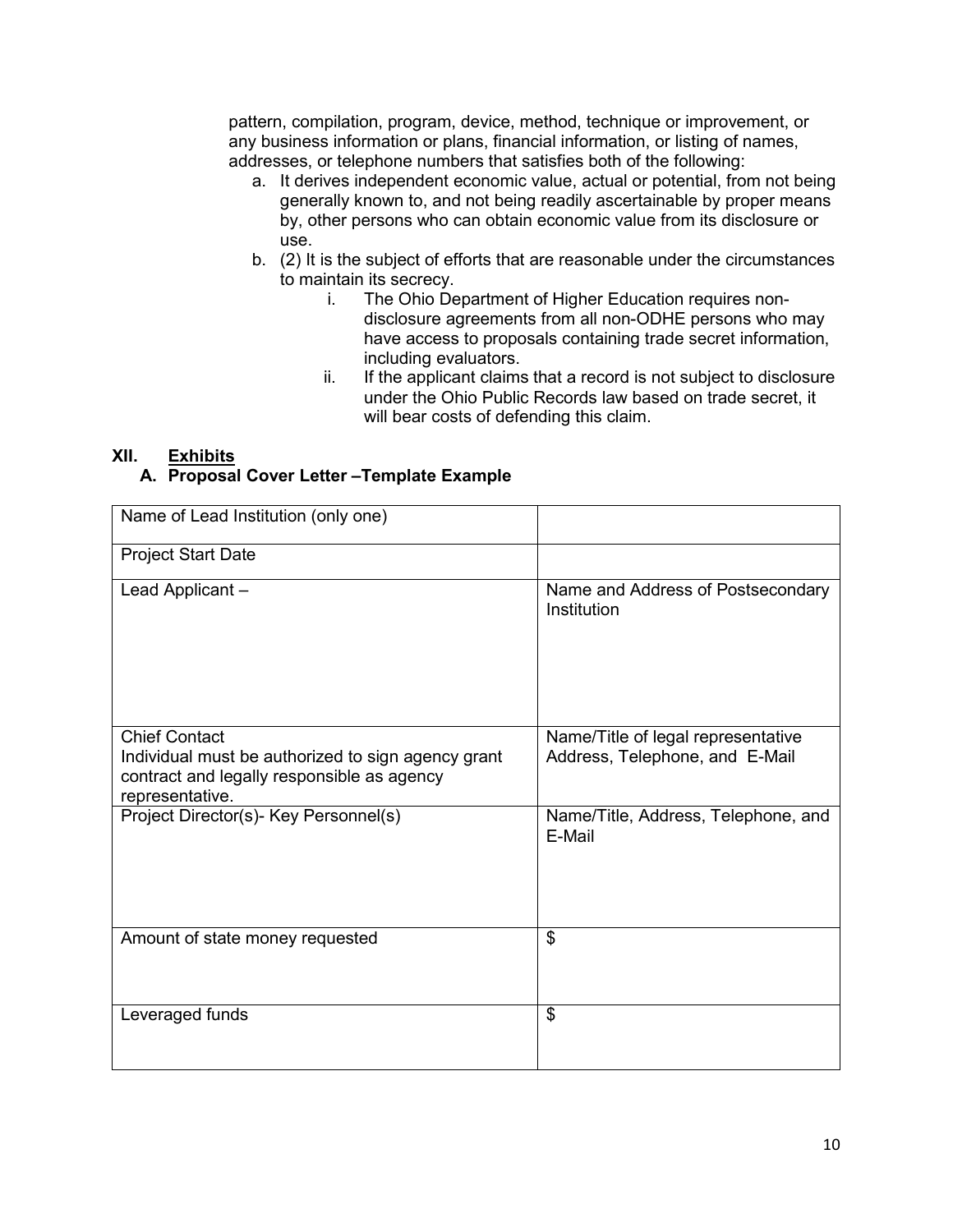| Brief project description |  |
|---------------------------|--|
|                           |  |
|                           |  |
|                           |  |
|                           |  |

#### **XIII. Legal Applicant**

| Name:     |         |  |
|-----------|---------|--|
| Address:  |         |  |
| City:     | Zip     |  |
| Phone:    | E-Mail: |  |
| CEO Name: |         |  |

# **A. Certification by Authorized Official**

To the best of my knowledge and belief, data contained in this application are true and correct. The document has been duly authorized to comply with the required assurances.

| Typed Name and Title: <u>Andrea Barbara and Title</u>                                                           |  |  |  |  |
|-----------------------------------------------------------------------------------------------------------------|--|--|--|--|
|                                                                                                                 |  |  |  |  |
|                                                                                                                 |  |  |  |  |
| <b>B.</b> Administering Entity                                                                                  |  |  |  |  |
|                                                                                                                 |  |  |  |  |
|                                                                                                                 |  |  |  |  |
|                                                                                                                 |  |  |  |  |
|                                                                                                                 |  |  |  |  |
|                                                                                                                 |  |  |  |  |
| C. Collaborating Partners (please submit separate information for each partner)                                 |  |  |  |  |
|                                                                                                                 |  |  |  |  |
| Company Name: example of the company of the company of the company of the company of the company of the company |  |  |  |  |
| Address: 2008 and 2008 and 2008 and 2008 and 2008 and 2008 and 2008 and 2018 and 2018 and 2018 and 2018 and 20  |  |  |  |  |
|                                                                                                                 |  |  |  |  |
|                                                                                                                 |  |  |  |  |
|                                                                                                                 |  |  |  |  |
|                                                                                                                 |  |  |  |  |
| D. Service Provider and Program Partners (please submit separate information                                    |  |  |  |  |
| for each partner)                                                                                               |  |  |  |  |
|                                                                                                                 |  |  |  |  |
|                                                                                                                 |  |  |  |  |
| City:                                                                                                           |  |  |  |  |
|                                                                                                                 |  |  |  |  |

Phone:

E-Mail: President/CEO/Director Name: William Changes and Changes and Changes and Changes and Changes and Changes and Changes and Changes and Changes and Changes and Changes and Changes and Changes and Changes and Changes and Chang